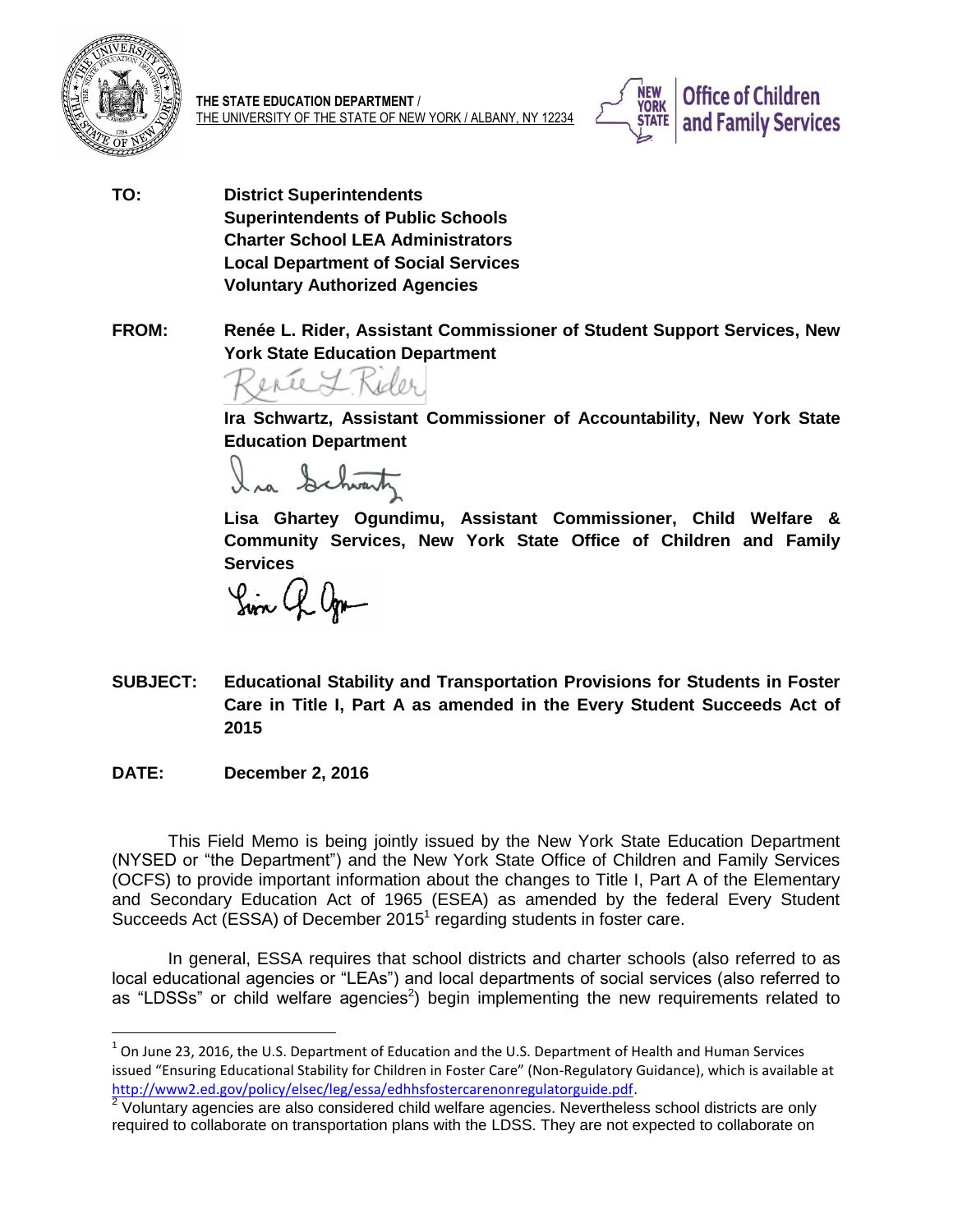students in foster care by December 10, 2016. These new federal requirements in ESSA are critical to protecting the rights of students in foster care, and we recognize that these changes must be implemented quickly. We also recognize that there are a series of steps that are required as the State, school districts and LDSSs begin to implement these changes. This Field Memo is being issued so that school districts and LDSSs are aware of the changes that must be implemented by December 10, 2016. We will provide further updates to the field as we move through the implementation process. School districts and LDSSs are advised to consult with their attorneys to ensure compliance with the new provisions related to students in foster care.

# **Background**

 $\overline{a}$ 

Studies have shown that children and youth in foster care are much more likely to struggle in school and are less likely to graduate from high school than their peers. One reason for this is that children and youth frequently are required to transfer schools. The federal Fostering Connections to Success and Increasing Adoptions Act of 2008 (Fostering Connections) was enacted to increase educational stability and reduce school transfers for children and youth in foster care. Fostering Connections requires child welfare agencies to collaborate with school districts to keep children in foster care in the same school in which they are enrolled when entering foster care or changing foster care placements, unless the child welfare agency determines that it is in the best interest of the child to transfer schools. In making the best interest determination, the child welfare caseworker must take into consideration all factors relating to the child's best interest, including, but not limited to, consideration of the appropriateness of the current educational setting and the child's proximity to the school in which the child is enrolled at the time of the placement. In 2012, NYSED issued a Field Memo titled "Education Stability Guidance" ("The Memo") in conjunction with OCFS and the New York State Office of Court Administration (OCA). This Memo explains the responsibilities of child welfare agencies, LEAs and the courts to ensure school stability for students and care in the students care care in the students of  $\alpha$  in the students of  $\alpha$ [\(http://www.nysteachs.org/media/INF\\_SED\\_EdStabilityGuidance2012.pdf\)](http://www.nysteachs.org/media/INF_SED_EdStabilityGuidance2012.pdf). The Memo advised school districts to maintain enrollment of a student who has been placed in foster care, consistent with the best interest of the student, even if that foster care placement is outside of the school district boundaries.

In 2015, the Department published another Field Memo titled "School Transportation for Students in Foster Care," available here: [http://www.p12.nysed.gov/accountability/homeless/docs/FCandSchoolTransportation\\_082715.p](http://www.p12.nysed.gov/accountability/homeless/docs/FCandSchoolTransportation_082715.pdf) [df.](http://www.p12.nysed.gov/accountability/homeless/docs/FCandSchoolTransportation_082715.pdf) This 2015 Field Memo addressed how transportation should be arranged in various scenarios for students placed in foster care, including situations involving a student being placed in a foster care setting that is located in a different school district than where the student attended school at the time of placement. In particular this Field Memo stated:

*[Where the child is in a foster care placement outside of the school district boundaries,] the child welfare agency is responsible for developing a plan to ensure school stability and this should include a plan for how the student is to get to and from school. School districts are encouraged to collaborate with the child welfare agency in implementing the child's school stability plan. For example, a school district could accommodate the student on an existing school bus route where possible and/or enter into a contract with the child welfare agency to* 

transportation plans with each of the voluntary agencies (see "Foster Care Provisions in ESSA: School District Requirements" section below). But voluntary agencies must designate a point of contact for school districts (see "Points of Contact at the State and Local Child Welfare Agencies" section below).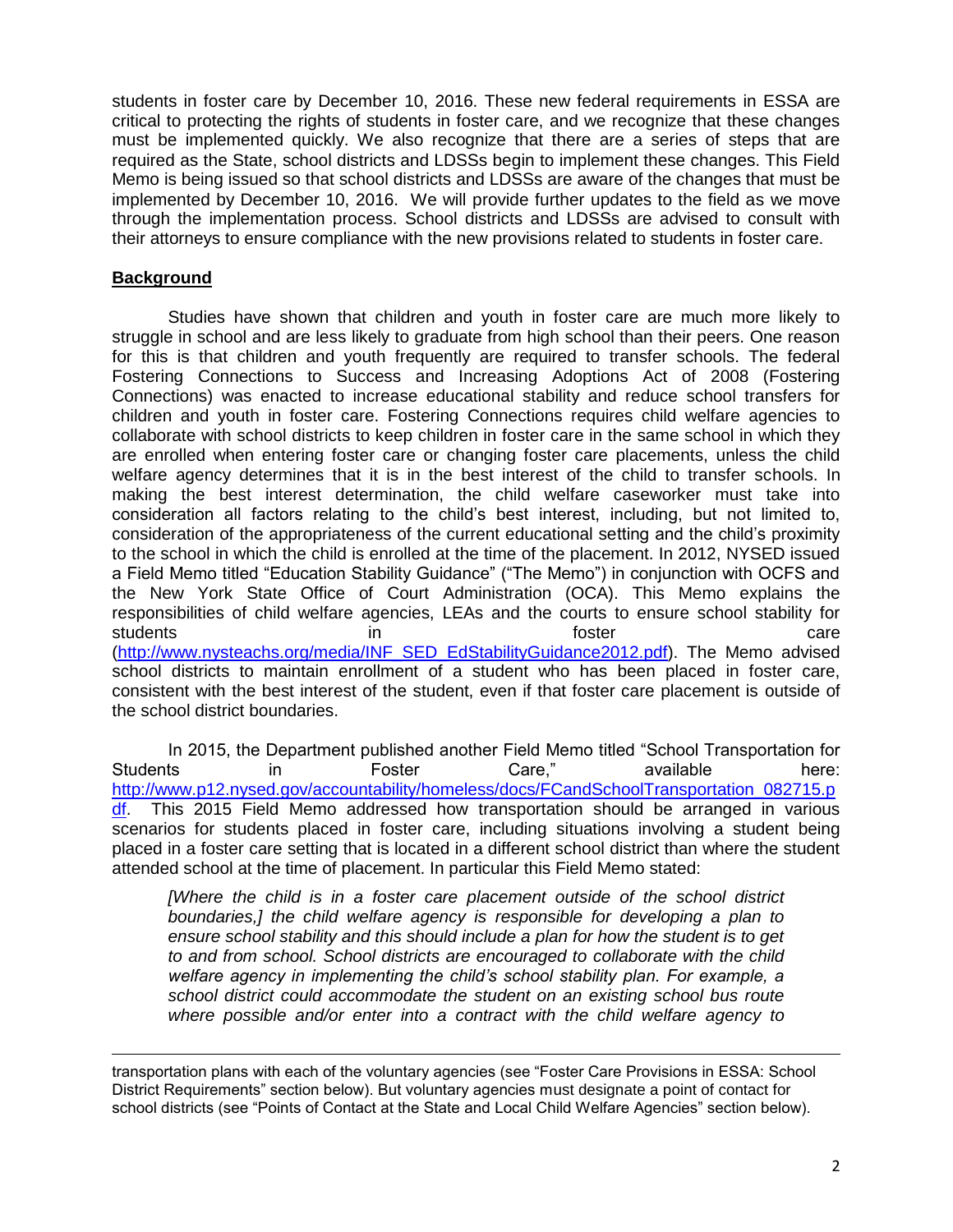*provide the transportation for the student. In a joint letter issued in May 2014, available here: [http://www2.ed.gov/about/inits/ed/foster-care/fostering](http://www2.ed.gov/about/inits/ed/foster-care/fostering-connections-letter.doc)[connections-letter.doc,](http://www2.ed.gov/about/inits/ed/foster-care/fostering-connections-letter.doc) the U.S. Departments of Education and Health and Human Services specifically stated that school districts have an obligation to "collaborate and coordinate" with social service districts to ensure school stability for students in foster care.* 

### **Foster Care Provisions in ESSA: State Education Department Requirements**

ESSA includes amendments to Title I, Part A designed to complement and enhance the school stability provisions in Fostering Connections. ESSA (§ 1111 [g][1][E]) requires that the Education Department collaborate with the OCFS to ensure that:

- 1. Children or youth in foster care are enrolled or remain in their school of origin, unless a determination is made that it is not in their best interest.
- 2. When a determination is made that it is not in the child's best interest to remain in the school of origin, the child will be immediately enrolled in a new school even if the child is unable to produce records normally required for enrollment.
- 3. The enrolling school must immediately contact the school last attended by a youth in foster care to obtain relevant academic and other records.
- 4. The Education Department will designate a Foster Care point of contact for LDSSs, who will oversee implementation of the Department's responsibilities.

The NYSED point of contact on matters concerning implementation of foster care provisions is Karen Hollowood in the Office of Student Support Services. District or school staff with questions may call (518) 486-6090 or email [StudentSupportServices@nysed.gov.](mailto:StudentSupportServices@nysed.gov)

### **Foster Care Provisions in ESSA: School District Requirements**

Additionally, under ESSA (§1112 [c][5][A] and [B]), a school district receiving Title I funds must provide **assurances** that it will collaborate with the LDSS to:

- 1. Develop and implement clear written procedures for how **transportation** to maintain children in foster care in their school of origin when in their best interest will be provided, arranged, and funded for the duration of the time in foster care. These procedures must ensure that:
	- a. children and youth in foster care who need transportation to the school of origin promptly receive it in a cost-effective manner; and
	- b. if there are additional costs incurred in providing transportation to the school of origin, school districts will provide transportation if:
		- i. The LDSS agrees to reimburse the school district;
		- ii. The school district agrees to pay the costs; or
		- iii. The school district and the LDSS agree to share the costs.
- 2. Designate a district Foster Care Point of Contact to work collaboratively with representatives from the local child welfare agency. The federal law requires school districts to designate a Foster Care point of contact, if the LDSS notifies the school district, in writing, that it has designated a point of contact for the LDSS. To this end, OCFS is requiring that all LDSS immediately designate a point of contact. OCFS and NYSED will provide all school districts with a complete list of the points of contact for each LDSS in the State, at which time, all local school districts will be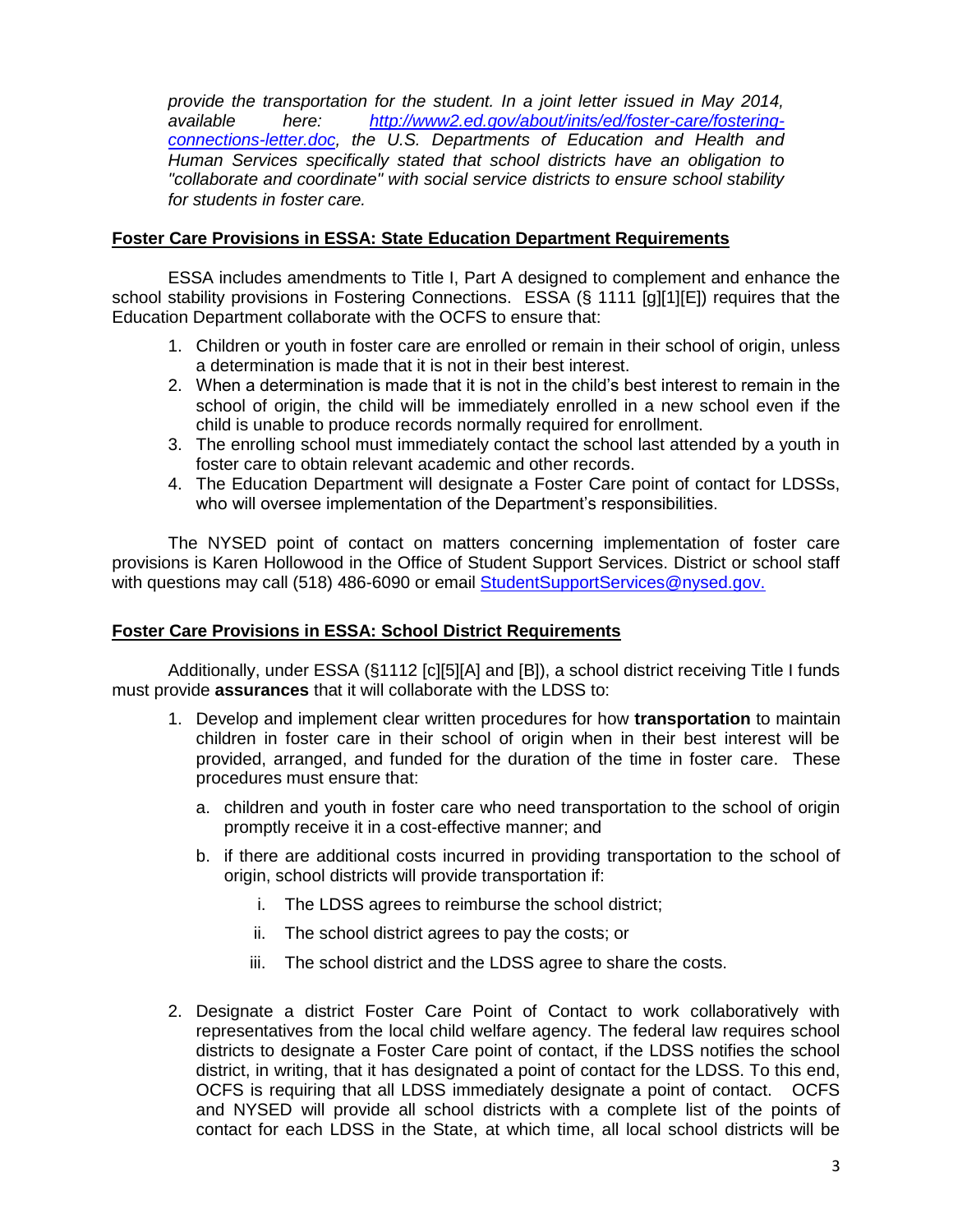required to designate a point of contact in order to best meet the needs of foster care youth. When school districts have designated a school district Foster Care point of contact, they must submit the name and contact information for the school district Foster Care point of contact to NYSED, post the name and contact information for the school district Foster Care point of contact on the school district's website, and provide the name and contact information for the school district's Foster Care point of contact in writing to the point of contact for any LDSS known by the school district to have students in their custody.

### **Importance of Collaboration between School Districts and LDSSs in Developing Transportation Procedures**

When determining responsibility for costs incurred when providing transportation, the U.S. Department of Education stated in its recently issued Non-Regulatory Guidance the following:

*"Given the emphasis on shared agency responsibility to ensure educational stability in both the Fostering Connections Act and Title I, the LEA and the local child welfare agency should make every possible effort to reach agreement regarding how transportation should be funded if there are additional costs. Transportation is a central component of educational stability and may be needed in order to fulfill the requirements that both LEAs and child welfare agencies ensure educational stability for children in foster care; thus, both agencies must collaborate regarding transportation if it is necessary so that a child in foster care may remain in his or her school of origin [consistent with the child's best interest."* <sup>3</sup>

On November 29, 2016, the U.S. Department of Education issued final regulations on ESSA that echo the requirement that schools districts collaborate with child welfare agencies on transportation procedures consistent with the statutory requirements of ESSA (see section §299.13[c][ii]).<sup>4</sup>

Additionally, as described above, in 2015, the Department published a Field Memo titled "School Transportation for Students in Foster Care," available at: [http://www.p12.nysed.gov/accountability/homeless/docs/FCandSchoolTransportation\\_082715.p](http://www.p12.nysed.gov/accountability/homeless/docs/FCandSchoolTransportation_082715.pdf) [df.](http://www.p12.nysed.gov/accountability/homeless/docs/FCandSchoolTransportation_082715.pdf) This Field Memo provides guidance with regard to determining responsibility for transportation costs in a question and answer format.

Finally, NYSED and OCFS are working to develop guidance on transportation policies for students in foster care, which will be shared as soon as it is available. In the meantime, school districts must develop a transportation procedure in collaboration with the local LDSS by December 10, 2016. The listing of the social services districts across the State can be found at [http://ocfs.ny.gov/main/localdss.asp.](http://ocfs.ny.gov/main/localdss.asp)

 $\overline{\phantom{a}}$ 

 $3$  U.S. Department of Education's "Non-Regulatory Guidance: Ensuring Educational Stability for Children in Foster Care", [https://www2.ed.gov/policy/elsec/leg/essa/edhhsfostercarenonregulatorguide.pdf.](https://www2.ed.gov/policy/elsec/leg/essa/edhhsfostercarenonregulatorguide.pdf)

<sup>4</sup> U.S. Department of Education's Final Regulations concerning the Elementary and Secondary Education Act of 1965, as Amended by the Every Student Succeeds Act-Accountability and State Plans, [https://www.federalregister.gov/documents/2016/11/29/2016-27985/elementary-and-secondary](https://www.federalregister.gov/documents/2016/11/29/2016-27985/elementary-and-secondary-education-act-of-1965-as-amended-by-the-every-student-succeeds)[education-act-of-1965-as-amended-by-the-every-student-succeeds.](https://www.federalregister.gov/documents/2016/11/29/2016-27985/elementary-and-secondary-education-act-of-1965-as-amended-by-the-every-student-succeeds)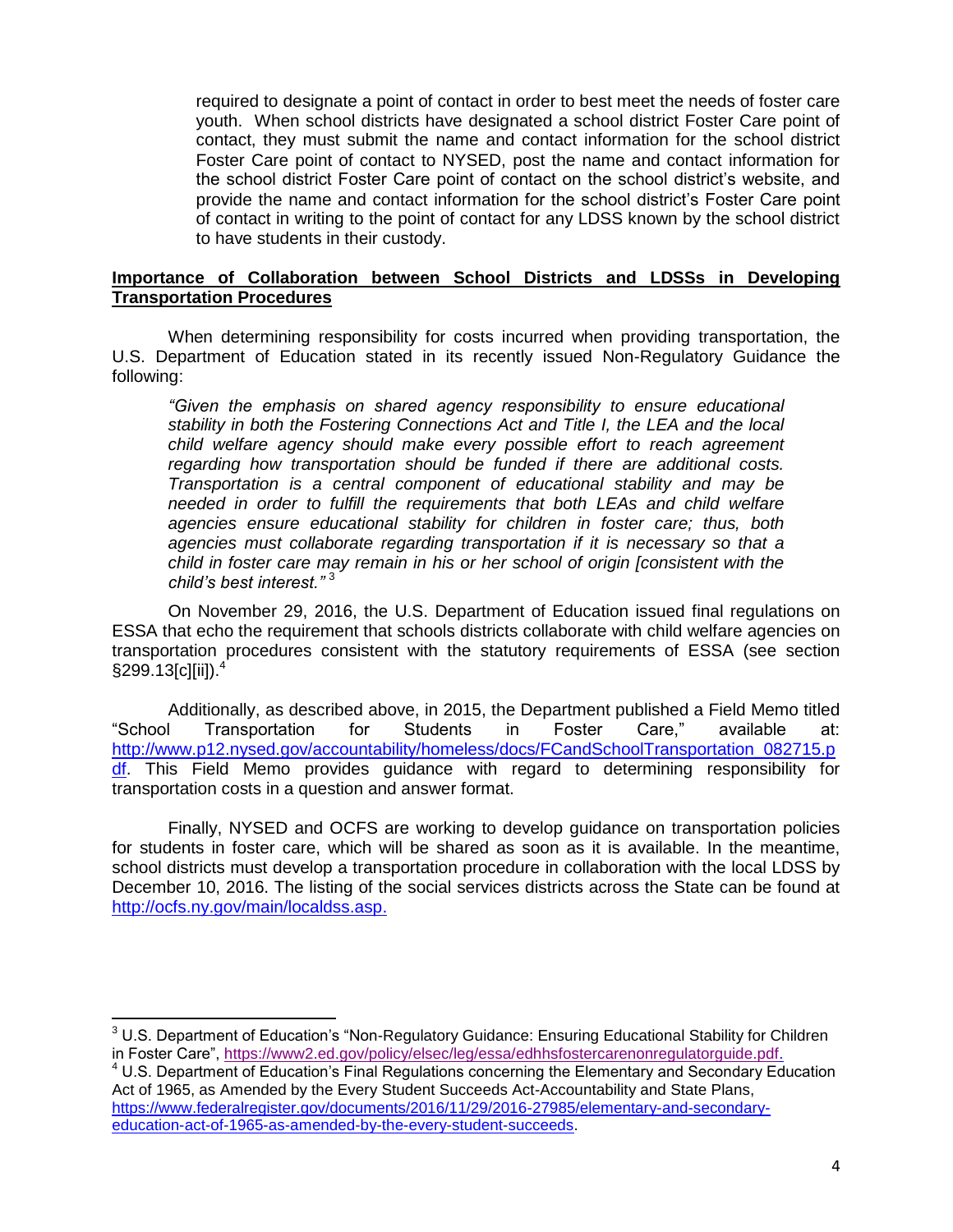## **Points of Contact at the State and Local Child Welfare Agencies**

The New York State point of contact on education matters, for child welfare, is Lisa Ghartey Ogundimu at OCFS who can be reached [Ocfs.sm.cwcs.essa@ocfs.ny.gov](mailto:Ocfs.sm.cwcs.essa@ocfs.ny.gov) or 518-473- 9447. Each LDSS must also designate a point of contact for school districts by, and preferably before, December 10, 2016. Each LDSS must email the name, phone number, and email address of the child welfare agency point of contact to Lisa Ghartey Ogundimu. This contact information will be maintained by OCFS. OCFS will post a statewide list of foster care child welfare points of contact by LDSSs. Additionally, each LDSS must post contact information for the point of contact on their respective websites. Finally, each LDSS must send the contact information for the point of contact to all school districts in the county.

### **Required Next Steps for School Districts and Local Child Welfare Agencies**

To comply with the December 10, 2016 effective date of the foster care amendments to Title I, Part A, school districts must submit Assurances and point of contact information<sup>5</sup> to the Department via the NYSED Application Business Portal by **5:00 pm on December 9, 2016** as follows:

- $\checkmark$  assurance that the school district, in collaboration with LDSSs, has/will develop(ed) transportation procedures, interim or final, in place for students in foster care in accordance with the provisions described above; and
- $\checkmark$  the name and contact information for the school district's designated Foster Care point of contact.

For further clarification regarding school district responsibilities, please see the recently distributed Field Memo entitled, "ESSA: Title I, Part A and Foster Care Assurances" at: [http://www.p12.nysed.gov/accountability/T1/fieldmemos/titleIfostercareassurancesfieldmemo.pdf.](http://www.p12.nysed.gov/accountability/T1/fieldmemos/titleIfostercareassurancesfieldmemo.pdf)

 In addition to the assurances, school districts must post the name, phone number, and email address of the school district's Foster Care point of contact on its website and provide the contact information for the school district's Point of Contact to the LDSS. NYSED will maintain a list of school district points of contact on the NYSED website at: [http://www.p12.nysed.gov/sss/.](http://www.p12.nysed.gov/sss/)

As previously noted, LDSSs and voluntary agencies must notify Lisa Ghartey Ogundimu at OCFS by e-mail at [Ocfs.sm.cwcs.essa@ocfs.ny.gov](mailto:Ocfs.sm.cwcs.essa@ocfs.ny.gov) or phone at 518-473-9447, with all school districts in the county and the name, phone number, and email address of their point of contact for school districts by December 9, 2016.

### **Additional Information and Guidance**

 $\overline{a}$ 

For additional information and guidance, please see:

 Non-Regulatory Guidance: Ensuring Educational Stability for Children in Foster Care: <http://www2.ed.gov/policy/elsec/leg/essa/edhhsfostercarenonregulatorguide.pdf>

 $<sup>5</sup>$  NYSED Strongly encourages districts to designate a point of contact at this time and submit this</sup> information to the Department with the required assurance. As described in #2 above, all districts will be required to designate a point of contact when OCFS and NYSED distributes the complete list of LDSS points of contact.